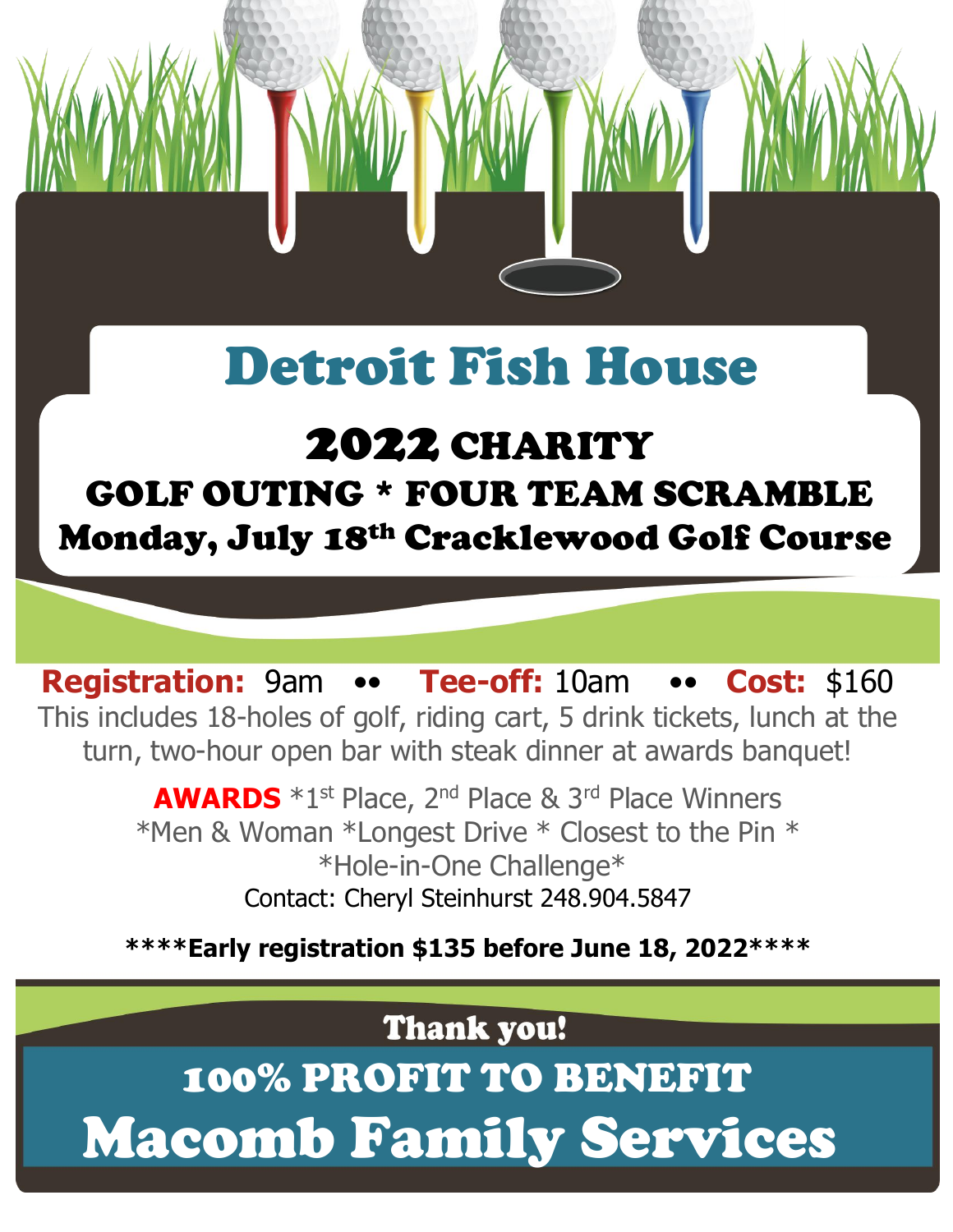## SPONSORING OPPORTUNITIES

9:00 Registration 10:00 Shotgun Start Lunch at the Turn Two Hour Open Bar and Steak Buffet **Awards and Recognition** 

**This annual fundraiser event brings everyone out for a day of golf with 100% of the proceeds to support the Macomb Family Services. \$3,500 PRESENTING**

Exclusive presenting sponsor 2 foursomes (8 golfers) Recognition on main signage day of Recognition on all promo materials Speak at reception Display table during reception (if requested) 6+ impressions on social media exclusively leading up to Branded swag in bags to all golfers

#### **\$2,000 EAGLE SPONSOR {4 available}**

1 foursome (4 golfers) Recognition on main signage day of Display table during reception 4 impressions on social media exclusively leading up to Branded swag in bags to all golfers

#### **\$1,000 BIRDIE SPONSOR**

2 Golfers Recognition on main signage day of 2 impressions on social media exclusively leading up to Display table on course Branded swag in bags to all golfers

#### **\$750 GIFT BAG SPONSOR**

2 golfers Recognition on main signage 2 impressions on social media exclusively leading up to Display table on course You need to supply 144 branded bag for all golfers and Branded swag in bags to all golfers